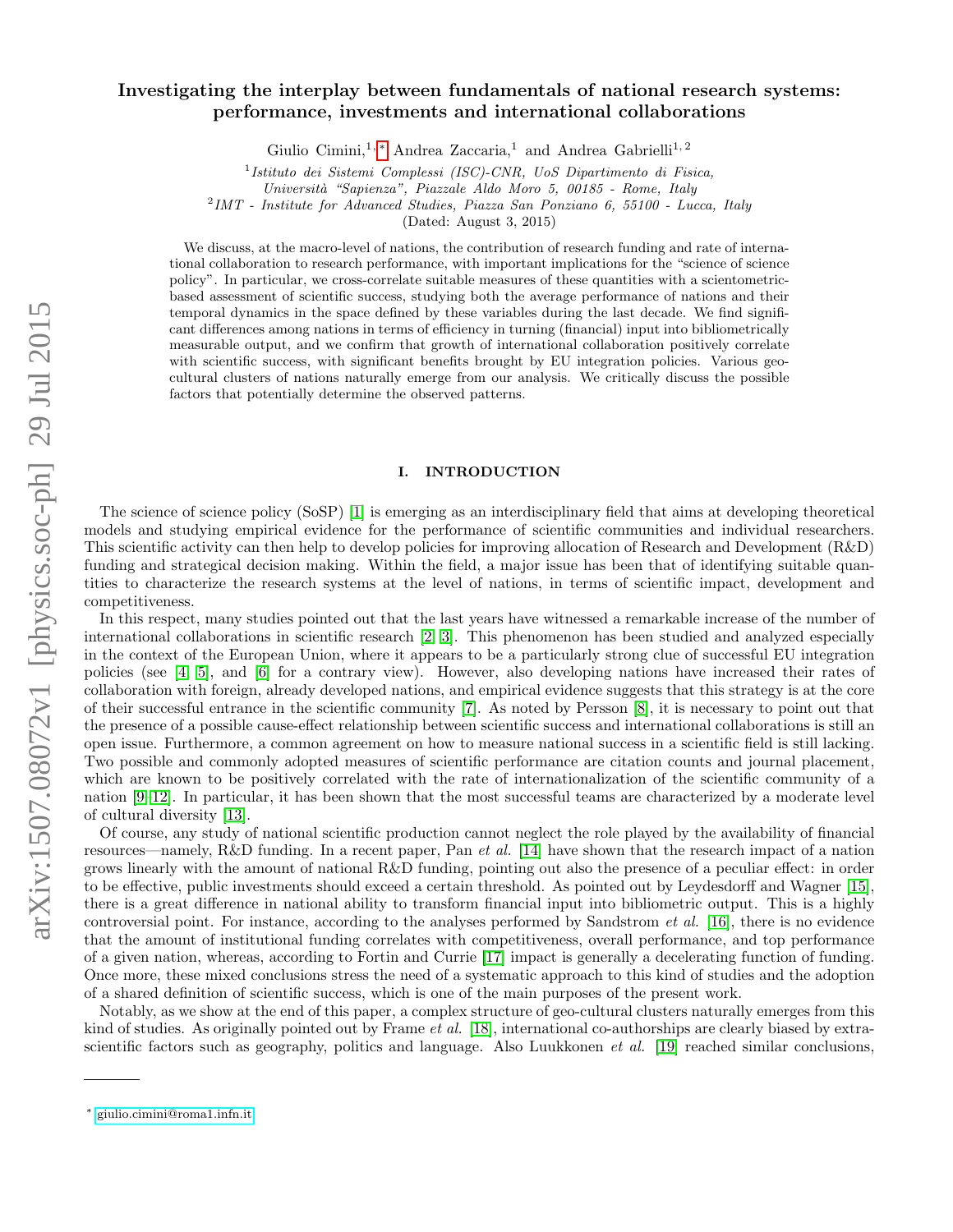suggesting the presence of cultural *centers* on which other nations hinge. In summary, three fundamental aspects naturally emerge as prominent features for a systematic analysis of nations scientific production: internationalization, funding, success, and, as a further resulting output, the presence of geographic and cultural communities. In this work we precisely address the issue of how the complex interaction between these fundamentals shape the scientific production of nations and their possible success.

Our paper is organized as follows. In Section II we describe our datasets and define the variables we are going to use in our analysis. In Section III we present our main results, namely, a static and dynamic analysis for the scientific performance of nations as a function of both level of internationalization and fundings to various types of research institutions. The concluding section summarizes our findings and discusses future perspectives.

### II. DATA & METHODS

In principle, one can consider different metrics to characterize national research systems, related both to financial input and bibliometric output. Here we focus on measures extracted from the databases that we describe below.

We collected data on national expenditure in scientific research and development from the Organization for Economic Cooperation and Development (OECD, www.oecd.org). Data refer to  $N = 40$  developed nations and to years 2000-2012. All expenditures are expressed in terms of current purchasing power parity (in millions of US dollars). The overall expenditure indicator, known as GERD (Gross Expenditure on R&D), is divided into three main components: BERD (Business Expenditure on R&D), namely R&D expenditure performed in the business sector [\[20\]](#page-10-7), including both public and private fundings, HERD (Higher Education Expenditure on R&D), expenditures for basic research performed in the higher education sector [\[21\]](#page-10-8), again including both public and private fundings, and GOVERD (Government Intramural Expenditure on R&D), expenditures in the government sector [\[22\]](#page-10-9) (we refer to [\[23\]](#page-10-10) for a more detailed definition of these quantities). BERD is arguably important for innovation and economic growth, being closely linked to the creation of new products and production techniques (patents), and at the end to the innovation efforts of a country. Thus, in the context of studies focused on bibliometric scientific outputs (namely, papers), usually only HERD and GOVERD are considered to be relevant. In particular, Leydesdorff and Wagner [\[15\]](#page-10-2) pointed out that HERD cannot be considered as a sufficient indicator of input to academic research, because in some nations (like China and Russia) GOVERD becomes larger than HERD. However, they also noted that the public research sector is often mission-oriented and therefore less driven by the institutional and scientific need to publish [\[23\]](#page-10-10). Since a shared consensus on what kind of input should be considered (to relate scientific success with) is still missing, here we take into account all three indicators for R&D funding (BERD, HERD and GOVERD) separately. Note that since we are interested in assessing the quality of the scientific output of a nation, we consider intensive metrics, that is, size-independent quantities obtained by normalization with the respective nation GDP. We denote as  $B_i(t)$ ,  $H_i(t)$  and  $\mathcal{G}_i(t)$ , respectively, such normalized BERD, HERD and GOVERD values for nation i during year t [\[24\]](#page-10-11).

In order to measure scientific output, we use bibliometric data over years 1996-2013 collected from the SCImago website (www.scimagojr.com)—based on the Scopus database (www.scopus.com). Data refer to  $N' = 239$  nations,  $D = 28$  scientific domains and  $d = 311$  scientific sub-domains (each belonging to one domain), and allow to obtain two simple indicators to build a measure of scientific success on:  $d_{i\alpha}(t)$ , *i.e.*, the number of scientific documents a nation i published on domain  $\alpha$  during year t, and  $c_{i\alpha}(t)$ , i.e., the number of citations accrued by those papers up to now. Note that the large number of papers produced by a nation *(i.e.*, the law of large numbers) guarantees for the reliability of these quantities: we can safely assume that distortions that may affect a single paper are smoothed out [\[25\]](#page-10-12). However, we do not want to rely here on the traditional approach based on publication impact (*i.e.*, number of citations or documents) to measure scientific success [\[26,](#page-10-13) [27\]](#page-10-14), because it suffers from a twofold drawback. First, citation statistics are highly biased for recent papers that had not enough time to attract citations [\[28\]](#page-10-15), and thus need to be normalized properly for a time dynamical analysis—whereas, the number of published documents grows steadily in time. Second, the number of citations is an extensive measure that naturally correlates with nations size and number of published documents, thus requiring another normalization in order to compare the various national research systems. Other approaches [\[12\]](#page-9-9) measure scientific performance of individual papers by comparing the total number of citations that paper has accrued to those of other publications of the same journal volume. Still, methods based on the journal where a paper is published suffer from all the exogenous and endogenous factors that enter in the effective publication mechanism and that are not linked to the real quality of the scientific work [\[12\]](#page-9-9). In order to avoid problems related to publication venues, and to properly normalize bibliometric data, we use citation and publication shares. The reason is that whenever a nation receives a larger share of citations compared to the fraction of papers it publishes, it is producing better-than-average science or science that has a greater impact. Formally, we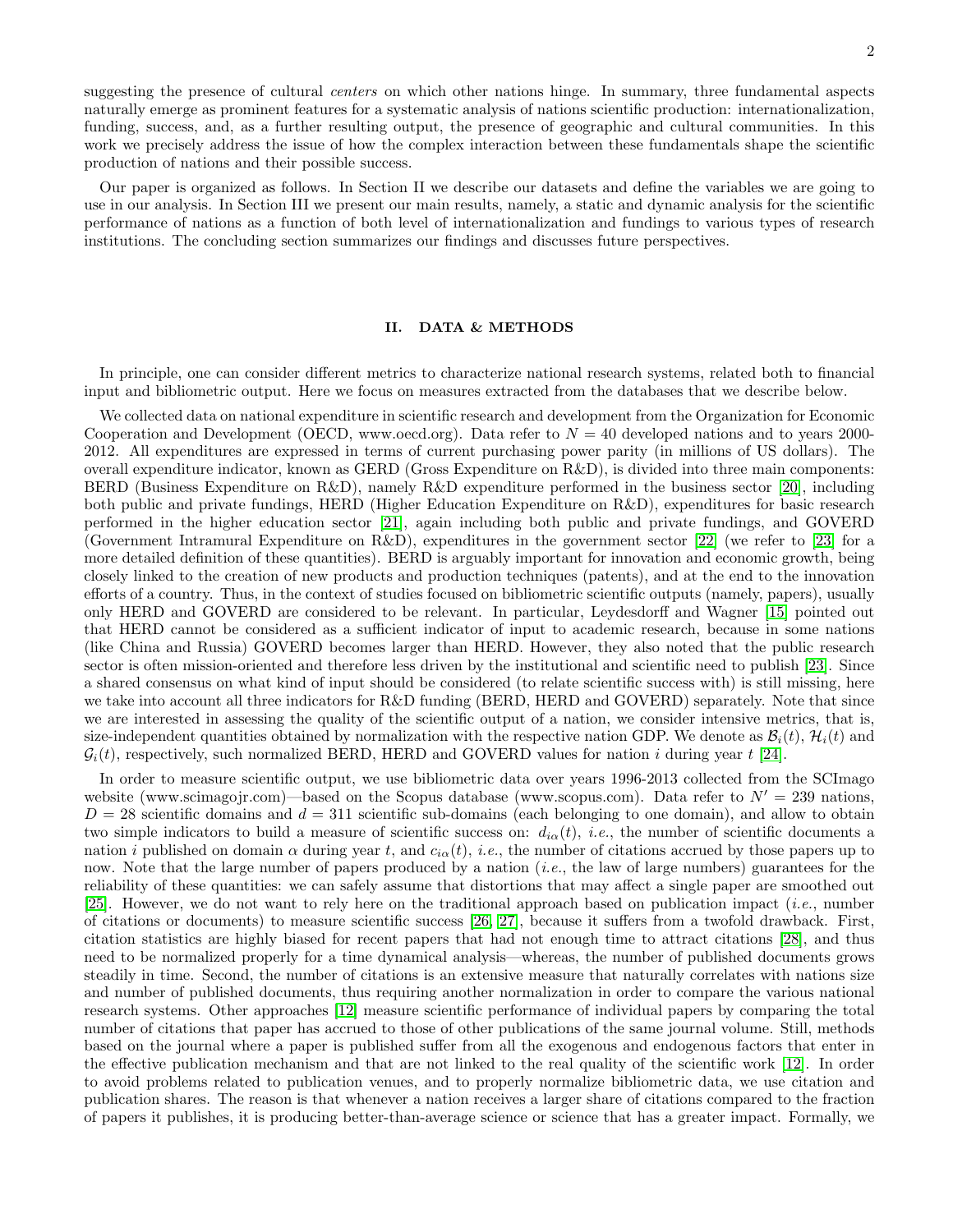define the scientific success of nation  $i$  during year  $t$  as:

$$
S_i(t) = \left(\frac{\sum_{\beta} c_{i\beta}(t)}{\sum_{\beta} \sum_j c_{j\beta}(t)}\right) / \left(\frac{\sum_{\beta} d_{i\beta}(t)}{\sum_{\beta} \sum_j d_{j\beta}(t)}\right),\tag{1}
$$

meaning that we normalize a nation share of world citations (that is not time-biased) with its share of world documents, obtaining in this way an intensive measure for scientific performance. Of course, success can be also measured within a given domain  $\alpha$  as

$$
\sigma_{i\alpha}(t) = \left(\frac{c_{i\alpha}(t)}{\sum_j c_{j\alpha}(t)}\right) / \left(\frac{d_{i\alpha}(t)}{\sum_j d_{j\alpha}(t)}\right),\tag{2}
$$

a definition that suggests an alternative approach to measure overall success:

$$
\mathcal{S}'_i(t) = \frac{1}{D} \sum_{\beta} \left( \frac{c_{i\beta}(t)}{\sum_j c_{j\beta}(t)} \right) / \left( \frac{d_{i\beta}(t)}{\sum_j d_{j\beta}(t)} \right) \equiv \frac{1}{D} \sum_{\beta} \sigma_{i\beta}(t).
$$

The difference between  $S$  and  $S'$  resides in how the different scientific domains are weighted in the averaging procedure. In particular,  $S$  does not distinguish between documents belonging to different scientific areas, whereas,  $S'$  weights the shares of scientific areas equally—as the sum over the different domains is performed only after the domain-specific successes are evaluated. Note also that  $S$  is independent on the specific classification used for scientific sectors, and is less subject to noisy fluctuations affecting domains with overall few documents and citations. For these reasons, in what follows we use S to measure scientific success; yet, we have checked that using  $S'$  leads to almost identical quantitative results and thus, to our purpose, these metrics are interchangeable.

Finally, in order to assess the level of internationalization of the research system of a nation, we use the rate of international collaborations, defined as follows. Denoting as  $d_{i\alpha}^*(t)$  the number of documents published by nation i in domain  $\alpha$  during year t whose affiliations include more than one nation address, the level of internationalization of that nation at t is defined as  $\mathcal{I}_i(t) = \left[\sum_{\beta} d_{i\beta}^*(t)\right] / \left[\sum_{\beta} d_{i\beta}(t)\right]$ . As for success, internationalization can be also measured within a given domain  $\alpha$  as  $\iota_{i\alpha}(t) = d_{i\alpha}^*(t)/d_{i\alpha}(t)$ , which then brings to an alternative metric for overall internationalization:  $\mathcal{I}'_i(t) = \sum_{\alpha} \iota_{i\alpha}(t)/D$ . The two approaches lead to very similar quantitative results; according to the same reasoning used for scientific success, in the following we use the first definition of  $\mathcal{I}$ .

### III. RESULTS AND DISCUSSION

We now present and discuss the results of our analysis on the complex relationships between the three fundamental features of national research systems defined above (funding, success and internationalization). We focus over years 2004-2012, for which we have the maximum data coverage [\[29\]](#page-10-16), and present two kinds of analysis: the study of interdependences between the time average values of these quantities, and the temporal evolution of nations in the space of the fundamentals. Note that time averages are denoted with a bar over the respective symbol; we thus have, for a given nation  $i, \bar{S}_i = \frac{1}{T} \sum_t S_i(t), \bar{\mathcal{I}}_i = \frac{1}{T} \sum_t \mathcal{I}_i(t), \bar{\mathcal{B}}_i = \frac{1}{T} \sum_t \mathcal{B}_i(t), \bar{\mathcal{H}}_i = \frac{1}{T} \sum_t \mathcal{H}_i(t)$  and  $\bar{\mathcal{G}}_i = \frac{1}{T} \sum_t \mathcal{G}_i(t)$  as its average success, internationalization, BERD, HERD and GOVERD over the considered time span of  $T = 9$  years, respectively. For the sake of graph readability, we use different colors to plot averages and trajectories of nations according to the following classification based on geographical, historical and cultural factors [\[30\]](#page-10-17):

- Black: United States;
- Blue: Commonwealth (Australia, Canada, Hong Kong, India, Malaysia, New Zealand, Singapore, South Africa, United Kingdom);
- Green: Western and Southern Europe (Austria, France, Germany, Greece, Ireland, Italy, Portugal, Spain);
- Cyan: Switzerland and Northern Europe (Belgium, Denmark, Finland, Netherlands, Norway, Sweden);
- Red: Eastern Europe (Czech Republic, Hungary, Poland, Romania, Russian Federation, Slovakia, Slovenia, Ukraine);
- Brown: Middle East (Egypt, Israel, Iran, Turkey);
- Orange: Asian region (China, Japan, South Korea, Thailand, Taiwan);
- Magenta: Latin America (Argentina, Brazil, Chile, Mexico).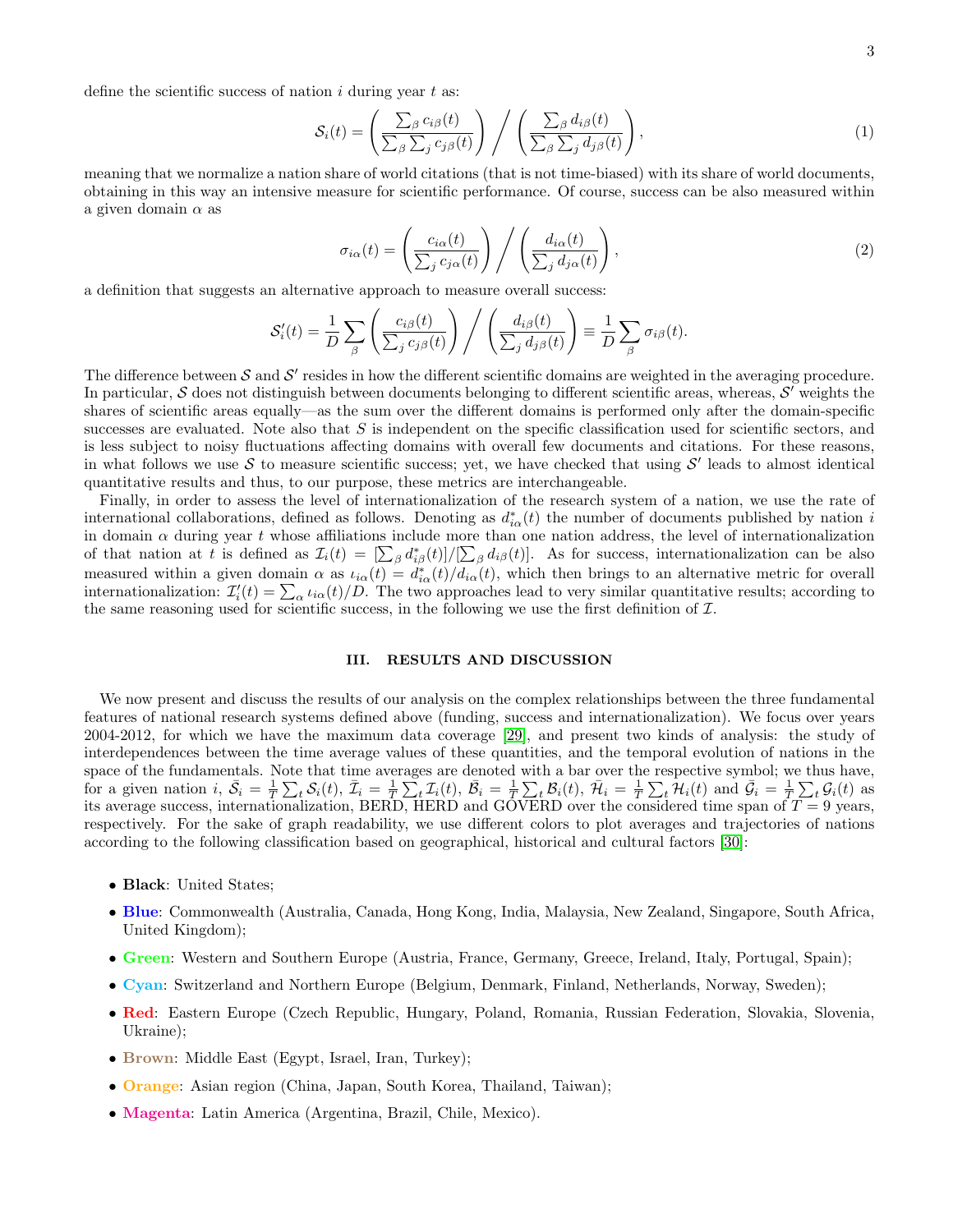# A. The internationalization of scientific research

Figures [1](#page-3-0) and [2](#page-4-0) report results of our analysis for the relation between internationalization and scientific success. Looking at the average values of these quantities (figure [1\)](#page-3-0), we notice that they are significantly correlated, with a main trend that starts from Eastern European nations (lowest  $\mathcal I$  and  $\mathcal S$ ) and ends with Northern European nations and Switzerland (highest  $\mathcal I$  and  $\mathcal S$ ), with Western Europe and Commonwealth members in between. Significant outliers are represented by the United States that, because of their large self-consistency with respect to any other nation, rely much less on international collaboration to achieve the same level of scientific performance of the other western countries, and by Asiatic countries whose research systems are the least internationalized (supposedly for linguistic and cultural reasons).

An even more interesting picture emerges from the time dynamics analysis of nations in the  $\mathcal{I} - \mathcal{S}$  plane (figure [2\)](#page-4-0). For low values of  $\mathcal I$  and  $\mathcal S$  (mostly Asian and Middle East countries) we observe a chaotic-like dynamics, which however becomes more laminar as soon as the amount of international collaboration increases slightly. There we observe the Eastern European countries trying to catch up with the group of developed nations in scientific success, without relying much on increasing the rate of internationalization. Then, once scientific success approaches values close to 1, basically every nation enters into a stream that allows to increase success even more by increasing the amount of international collaborations. Notably, such a region comprises mostly Western and Northern European countries, where internationalization is stronger supposedly because of EU research integration policies. These policies thus seem to be rather beneficial in improving national research performances. Finally, United States are located away from the main stream (but are directed towards it), meaning that the increasing internationalization of their research system is not leading to immediate performance improvements—which will perhaps occur once they reach values of both  $\mathcal I$  and  $\mathcal S$  similar to those of the other developed nations. Note also that the slightly decreasing success of United States is also caused by the increasing success of almost all other nations, because our measure of success is based on citation and document shares (whose sum over all countries are separately conserved).

We can conclude this section with the following key message: Internationalization emerges as a fundamental parameter for the scientific development of nations. In this respect, the European Union mission of promoting integration among its constituent nations appears to be well-founded—yet, more for old members than for Eastern European countries.



<span id="page-3-0"></span>FIG. 1. Relation between average internationalization  $\bar{\mathcal{I}}$  and average scientific success  $\bar{\mathcal{S}}$  of nations.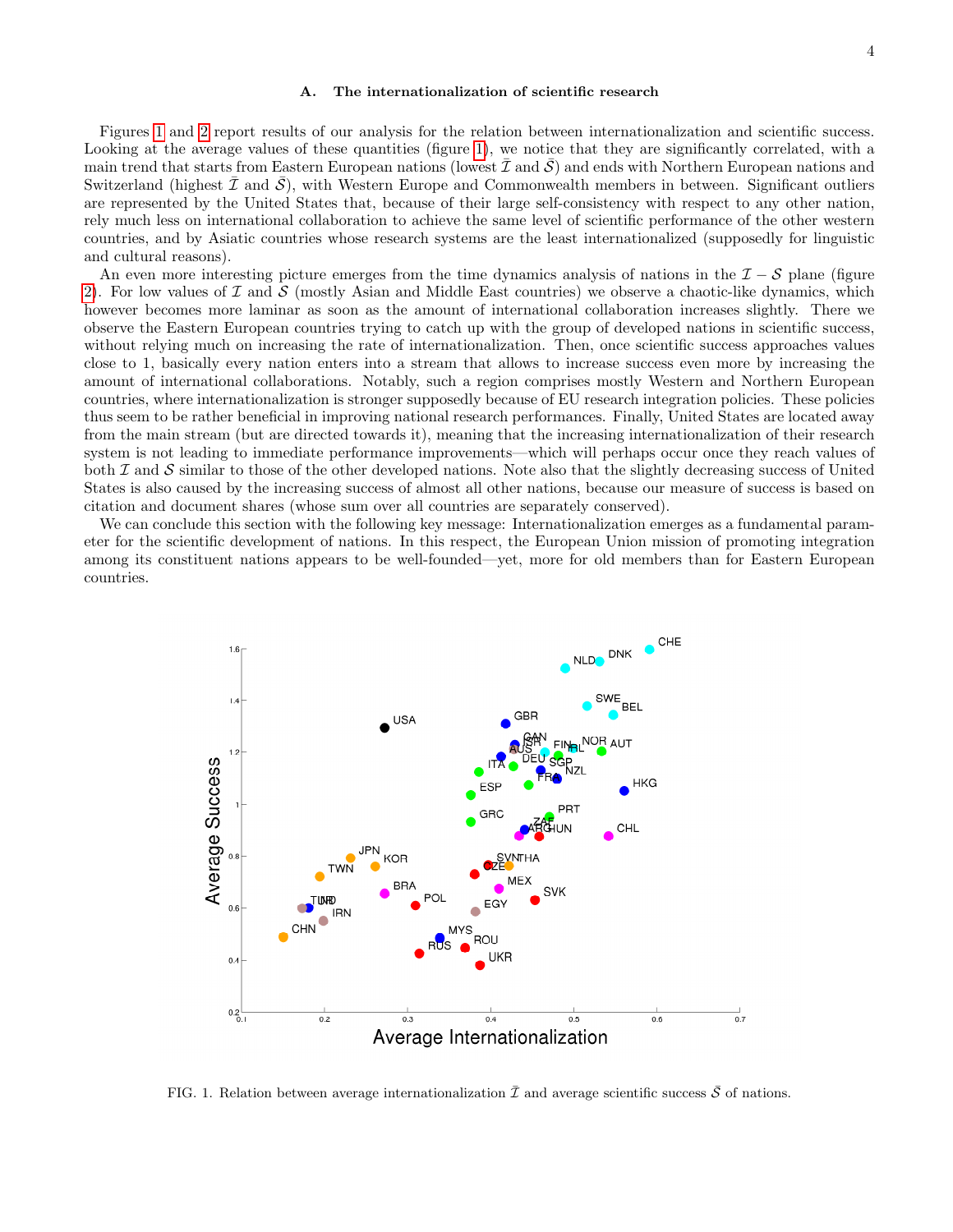

<span id="page-4-0"></span>FIG. 2. Temporal evolution of nations in the plane of international collaboration  $\mathcal{I}(t)$  and scientific success  $\mathcal{S}(t)$ .

### B. Outcome of R&D investments

We now turn our attention to the relation between "input" (represented by R&D funding) and "output" (bibliometric-based success) of national research systems. For the reasons explained in section Methods, we consider all three indicators (BERD, HERD and GOVERD) as measures for national research expenditures. Among them, BERD is arguably more related to an output in patents than in publications, yet the correlation between these kinds of output is likely to be high: the most competitive nations in science are also the most competitive in technology, and several causal and feedback relations exist between the creation of knowledge and the development of complex products [\[31\]](#page-10-18). Indeed, figure [3](#page-5-0) shows that the scientific performance of nations is moderately correlated with BERD, and several patterns emerge. The main group, consisting of (most) Western and Northern Europe, Commonwealth members, United States and Israel, is characterized by high values of both success and BERD, with Italy, Spain and Portugal slightly falling behind in terms of BERD. Asian countries have similar BERD values to those of the western countries, but much lower scientific success. Eastern European countries are instead split into two groups, depending on their BERD. Finally, nations with the lowest BERD values are Argentina, Mexico and Greece, countries that underwent (or are currently undergoing) a sovereign debt crisis—that supposedly affected investors' trust and thus private fundings.

On the other hand, as figure [4](#page-5-1) clearly shows, GOVERD is not related at all to the scientific performance of nations. This happens for two main reasons: i) research institutions that are internal to the government are generally less compelled to publish papers than research centers related to higher education, and therefore their output is aimed more at practical applications than at knowledge dissemination; as a consequence, bibliometric indicators cannot be suitable measures of their success; ii) GOVERD is a highly varying small percentage of GERD for most nations and thus more prone to noisy fluctuations than HERD: excluding peculiar countries like Russia and China, GOVERD amounts on average to 67% of HERD—a percentage that decreases to 43% when only western countries are considered.

Finally, and not surprisingly, HERD has the highest correlation with success, as shown by figures [5](#page-6-0) and [6.](#page-6-1) In particular, the average values reported in figure [5](#page-6-0) follow a definite trend that starts from Eastern European nations (lowest  $H$  and  $S$ ), continues with Asiatic and Latin American countries and then with Western Europe and Commonwealth members, and ends with Northern Europe and Switzerland (highest  $H$  and  $S$ ). Note that while a country placed above/below the mean trend features a more/less efficient research system, there are no significant outliers.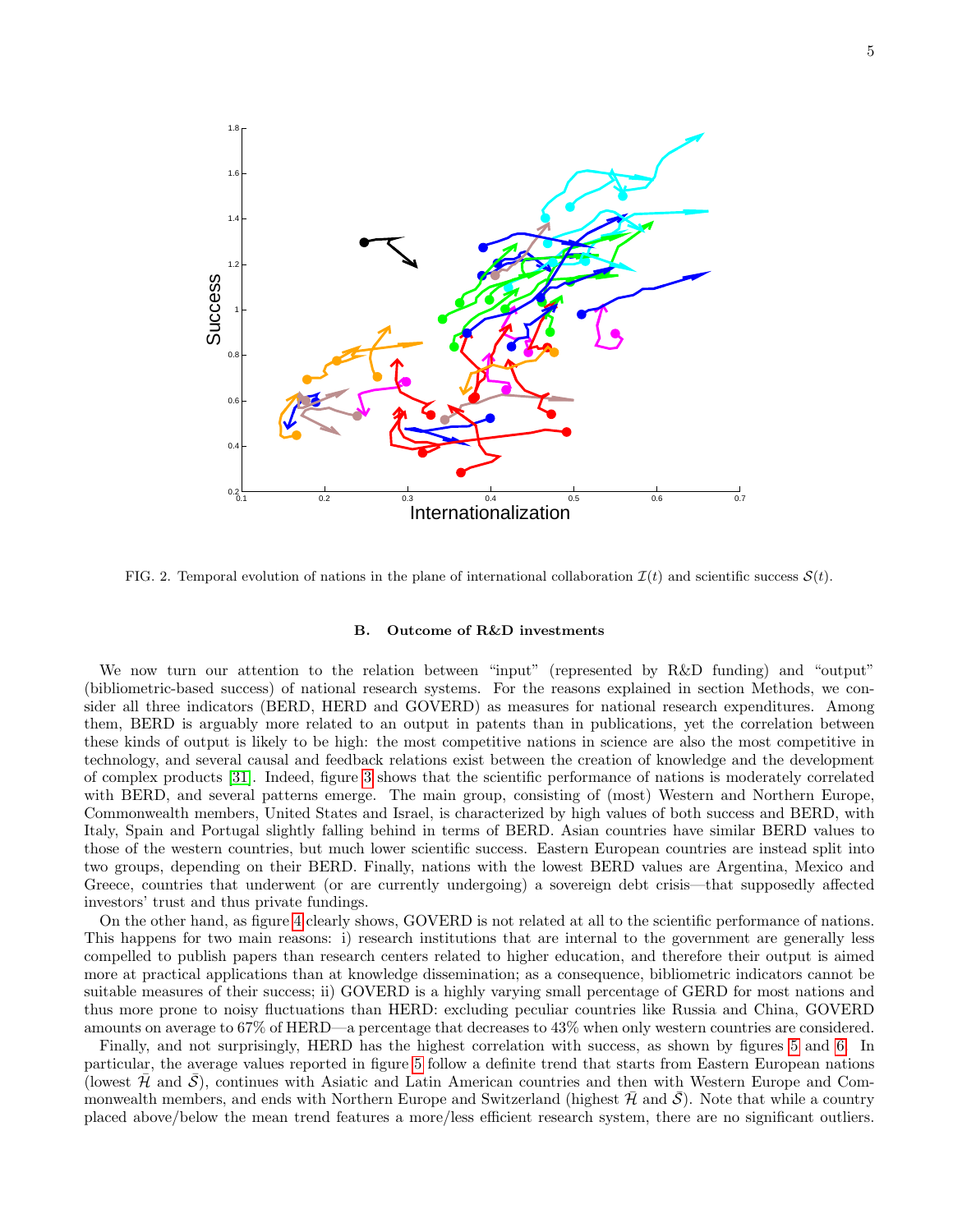

<span id="page-5-0"></span>FIG. 3. Relation between average BERD  $\bar{\mathcal{B}}$  and average scientific success  $\bar{\mathcal{S}}$  of nations.



<span id="page-5-1"></span>FIG. 4. Relation between average GOVERD  $\bar{G}$  and average scientific success  $\bar{S}$  of nations.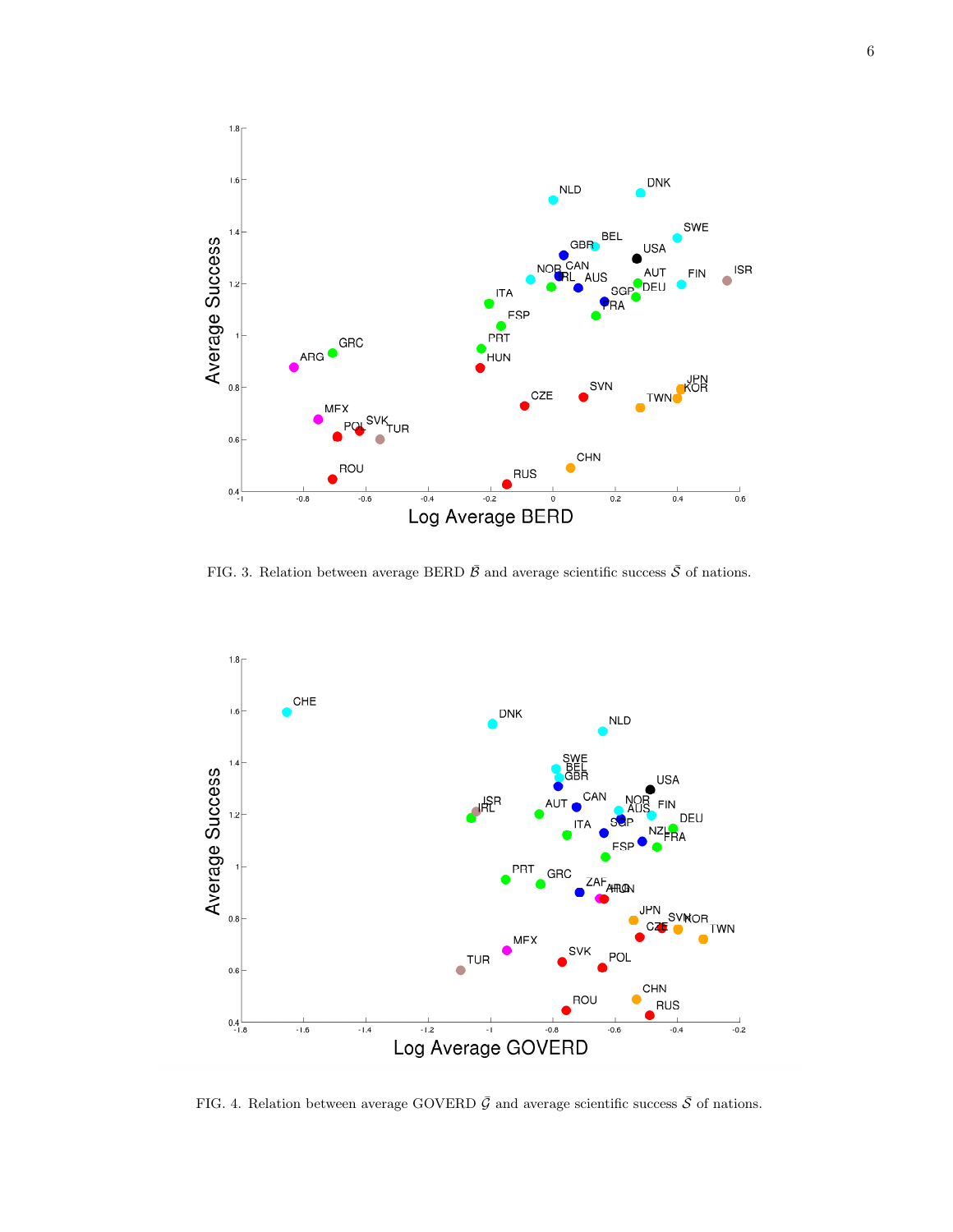

<span id="page-6-0"></span>FIG. 5. Relation between average HERD  $\bar{\mathcal{H}}$  and average scientific success  $\bar{\mathcal{S}}$  of nations.



<span id="page-6-1"></span>FIG. 6. Temporal evolution of nations in the plane of HERD  $\mathcal{H}(t)$  and scientific success  $\mathcal{S}(t)$ .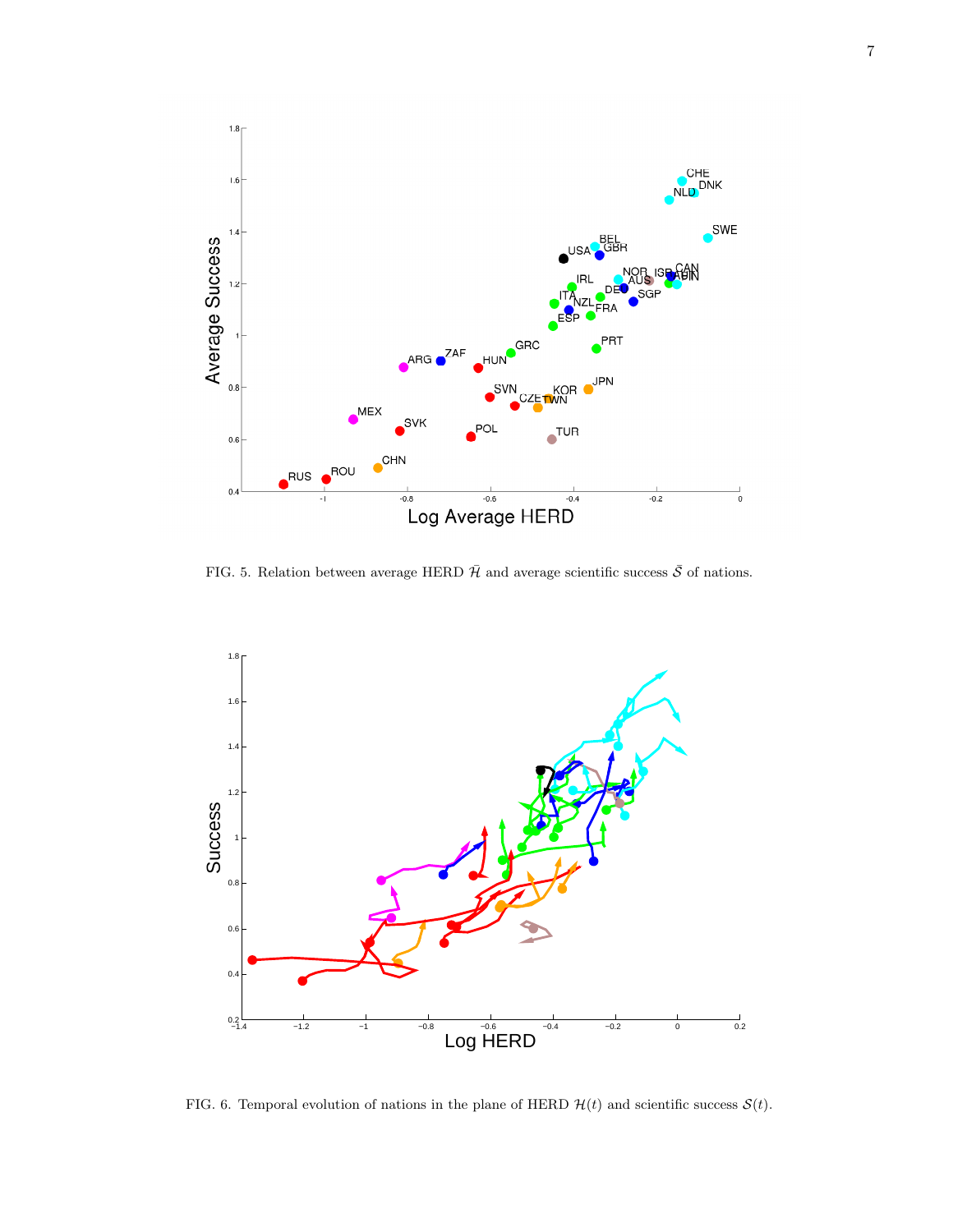The dynamical analysis of the time evolution of nations in the  $H - S$  plane shown in figure [6](#page-6-1) reveals that countries trajectories are generally smooth. Overall, most of the developed countries are increasing their R&D investments in time (even in periods of financial instability represented by the 2007-2009 financial crisis), a fact that brings to the increase of scientific performance—with some exceptions. The steepest growth of  $\mathcal{S}(t)$  with respect to  $\mathcal{H}(t)$  is observed for nations like Singapore, Italy, Greece and Hungary. For the latter European countries, the increasing success at constant investment can be at least partially explained by the drive of EU funding instruments. Instead, significant outliers are represented by United States and Turkey, for which both investments and success are decreasing (at least during the latest time window), and Israel, whose scientific performance is increasing in spite of a decrease in funding. We recall again that decreasing of success for some countries is due to the separate conservation of shares in the measure of success.

Because of the highest correlation between "inputs" and "outputs" of research observed in this latter case, in the following we focus solely on HERD as a metric for R&D funding. Differently form other works [\[32\]](#page-10-19), we prefer HERD to HERD+GOVERD as the highest correlation with success is observed for the former case (because of the different focus of GOVERD we discussed above).

### C. Emergence of geo-cultural clusters

We now put together the three fundamental features of national research system, meaning that we analyse the position of individual nations in the three dimensional space defined by  $\mathcal{I}, \mathcal{H}$  and  $\mathcal{S}$ . Figure [7](#page-7-0) shows that geo-cultural structure naturally emerges in this space. The group of Asian nations is clustered together around medium-low values of HERD and very low internationalization, with China still behind the other countries in terms of scientific success. United States have similar values of  $\mathcal I$  and  $\mathcal H$ , but they are disconnected from the group of Asian countries because of their much higher performance. East European nations are instead located (together with Latin America and South Africa) in the region of very low HERD, low internationalization and— as expected from the previous analysis—low success. Concerning in particular the East European countries, a gradual detaching pattern from Russia emerges: while Russia seems not to be recovering from the radical drop of investments since the break-up of the Soviet Union, the other nations are gaining scientific success by increasing R&D investments. However, while in some cases (Poland,



<span id="page-7-0"></span>FIG. 7. Relation between average HERD  $\bar{\mathcal{H}}$ , average internationalization  $\bar{\mathcal{I}}$  and average scientific success  $\bar{\mathcal{S}}$  of nations.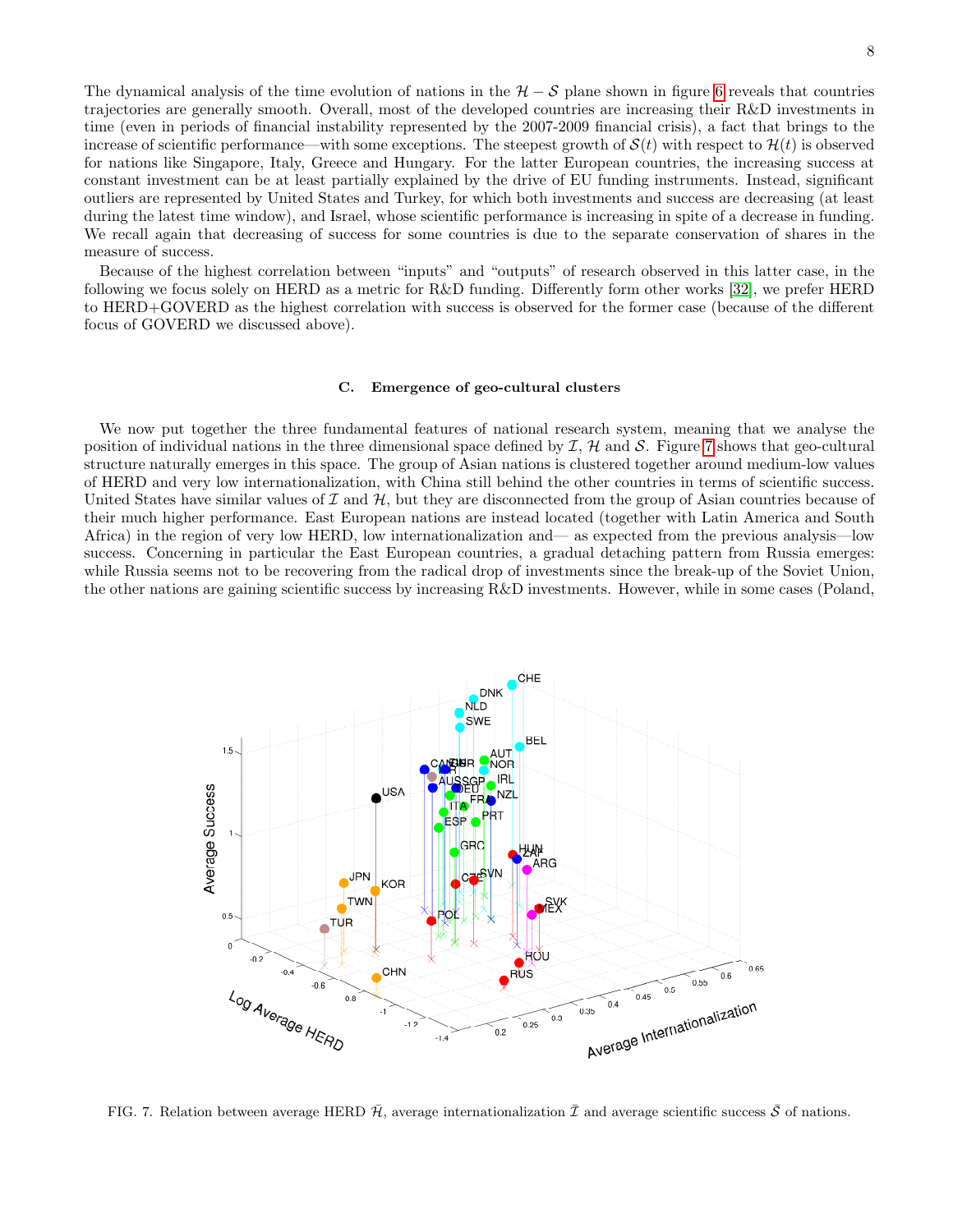Czech Republic, Slovenia) HERD values are now comparable to those of western countries, the scientific performance of ex-soviet countries is still low—a fact that questions the effectiveness of EU fundings in the East Europe area up to now. Moving further, the central dense cluster is composed of Western European countries and Commonwealth members (the latter having slightly higher HERD and success). Finally, Northern Europe and Switzerland are located in the region where all the fundamentals assume their highest values. Notably, these clusters are coherent with those found by Frame et al. in the late '70 [\[18\]](#page-10-5), and by Luukkonen et al. in the early '90 [\[19\]](#page-10-6): they are inherited from the past, and seems indeed to endure in spite of the increasing internationalization of science and the integration policy of the EU in particular. Yet, these past works focused mainly on international co-authorships. By adding research investments and success as fundamental characterizing features, our analysis strengthen the importance of extra-scientific factors (history, geography, politics and language) in shaping the structure of national research systems.

# IV. CONCLUSIONS

The ability to assess the impact of the scientific system of a nation is crucial for both public and private stakeholders to determine scientific priorities and investments [\[27\]](#page-10-14). In this work, we have characterized national research systems through three fundamentals features: R&D investments, internationalization and bibliometric performance. We have systematically studied the evolution of nations in the space of these variables, and discussed the emerging patterns of geo-cultural affinities between countries.

Note that many ways to evaluate the quality of scientific research have been proposed in the literature, but few have proved satisfactory. In fact, the traditional approach based on shares of citations or documents [\[26,](#page-10-13) [27\]](#page-10-14) is biased by definition towards large nations—thus not allowing for a fair comparison of the different national research systems. Moreover, the number of published papers gives no clear information about the quality of the research they contain, whereas, a temporal analysis based only on citation statistics suffers from the time delays paper needs to attract citations. Other approaches based on publication venues [\[12\]](#page-9-9) instead are affected by all the factors entering in the effective publication dynamics that can follow different criteria than the scientific quality of papers themselves. We thus proposed here an alternative approach of measuring scientific performance as the ratio of citation shares to publication shares, which avoids all the problems mentioned above. The idea behind is that whenever a nation receives a larger share of citations compared to the proportion of papers it publishes, it is producing science that has a greater impact than the world average. We remark that our metric for success is intensive and rewards nations with high number of citations per paper. This is the reason why countries (like China) having a rapid growth in publication outputs, but only a gradual improvement of impact, perform poorly in our study. Note finally that Scopus and other bibliometric databases collect only documents written in English and published in international peer-reviewed journals, while a significant part of the scholarly production in the areas of social sciences and humanities is not published in international journals, but in national journals, in book chapters or in monographs, and not necessarily in English [\[33\]](#page-10-20). For the sake of completeness, we decided to include these domains in our analysis, keeping in mind that while they are few and their weight is thus small, this could result in a slight bias towards anglophone nations—that may be the reason for the slightly better performance of Commonwealth members with respect to Western Europe.

Concerning research investments, we have focused on HERD (basically, the expenditure to form and fund highly qualified research personnel at universities), showing that government intramural fundings provide little information on the quality of scientific output, whereas, R&D expenses in the business sector do provide some information but mainly because of the correlation between scientific and technological performance. We then confirmed that the scientific impact of a nation grows with the amount of HERD [\[14\]](#page-10-1), pointing to the ambiguity of the R&D funding scheme and the lack of an appropriate measure for scientific success as the cause of contradicting views on this issue [\[16\]](#page-10-3). Yet, it is important to remark that there are lags between changes in research funding and publication outputs (as for outputs and their impact) of the order of two-three years, so that multivariate models may be necessary to deeply understand the productive dynamics of science and innovation [\[27\]](#page-10-14).

We also confirm that the amount of international collaboration in science is steadily growing in time [\[11,](#page-9-10) [18\]](#page-10-5) and that almost all nations are nowadays involved in international collaborations [\[2\]](#page-9-1)—which generally lead to research of higher impact [\[12\]](#page-9-9). Internationalization is stronger in Western and Northern Europe, supposedly as an effect of EU Commission to stimulate collaboration within European countries [\[4,](#page-9-3) [5\]](#page-9-4). The fact that EU countries are also increasing scientific success to top levels and at fast peace testifies the rate of progress towards the European Research Area (ERA) vision. Note that international collaborations are especially important for fostering frontier research, needed to address global challenges that requires input from a wide range of expertises. However, according to Science Europe [\[34\]](#page-10-21), with the European Research Council (ERC) grant scheme being dedicated to investigator-driven research, the current absence of ERC Synergy Grants from the funding schemes, and the Horizon 2020 Societal Challenges primarily focused on near-market applied research, funding opportunities for collaborative basic and frontier research at the EU level are at the moment quite limited. This may put future scientific progress at a stake. Nevertheless,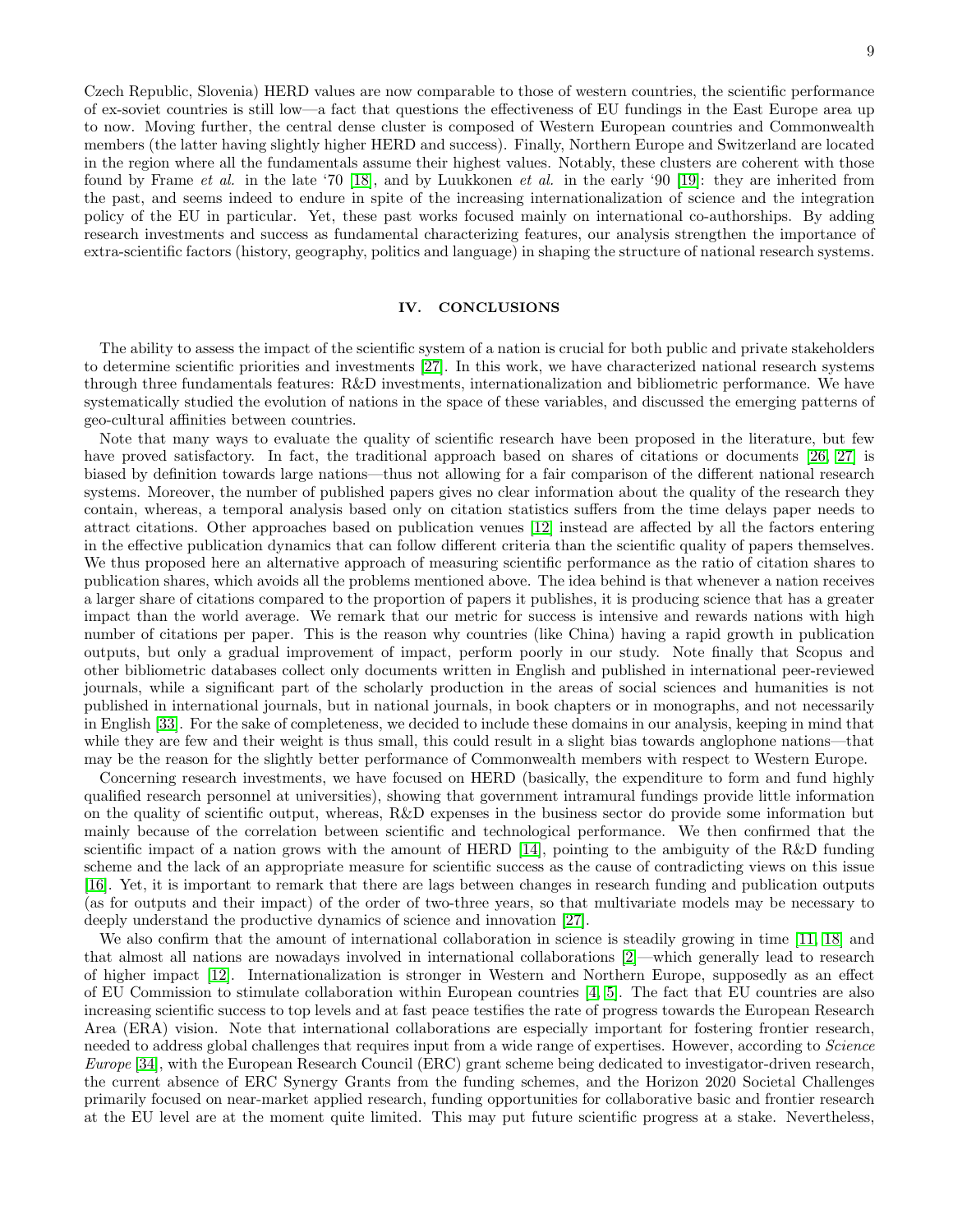internationalization emerges from our analysis as an additional fundamental parameter for the scientific development of nations, and in this sense the EU has been rather successful (up to now).

Putting together all three fundamentals, we observe clearly discernible patterns [\[18\]](#page-10-5), caused by various factors as different as history, geography, politics, language [\[14\]](#page-10-1). For instance, the Asian nations are not increasing the level of internationalization of their research systems, possibly because countries like Japan and China are more scientifically isolated than other developed countries. Additionally, large research systems rely less on international co-authorship [\[18\]](#page-10-5)—the same happens for the United States, that evolve similarly to western counties in internationalization but with a negative offset due to their larger self-consistency. Eastern Europe on the other hand is slowly detaching from the Russian attractor, trying to catch up with the rest of EU nations that have a remarkable performance. In particular, Northern European countries and Switzerland are the top players according to our intensive metric, that defines the mean quality of single papers rather than the overall national scientific impact: their research system is both the most efficient and successful.

Finally, note that our assessment of the scientific success of nations based on publication impact is in line with the quantification of the level of scientific diversification and competitiveness, pursued through appropriate algorithm that leverage on the detailed structure of national research systems [\[31\]](#page-10-18). Remarkably, this latter approach was originally developed for economics, and used to successfully measure the economic potential and competitiveness of countries, together with the complexity of produced goods [\[35,](#page-10-22) [36\]](#page-10-23). Scientific and economic production of nations thus seems to follow similar structural patterns. Moreover, the heterogeneous dynamics of nations we find here reflect those found for economic development (laminar for developed countries, chaotic for underdeveloped countries) [\[37\]](#page-10-24). An interesting perspective thus could be the study of scientific development in the context of diffusive dynamics of countries in the space of scientific domains, as it was done for economic development in the space of products [\[38\]](#page-10-25). Overall, the parallelism found between scientific and economic production can be seen as a natural consequence of the coupling and co-evolution of the different compartments of the innovation ecosystem. We believe future research will be bound to face the challenge of identifying the micro-determinants and their complex interactions that are responsible for the observed emergent macro-properties of the innovation ecosystem, allowing to unfold the complex interplay between scientific advancement, technological progress, economic development and societal changes.

### ACKNOWLEDGMENTS

This work was supported by the EU project GROWTHCOM (611272) and the Italian PNR project CRISIS-Lab.

- <span id="page-9-0"></span>[1] The Science of Science Policy: A Federal Research Roadmap. Report on the Science of Science Policy to the Subcommittee on Social, Behavioral and Economic Sciences, Committee on Science, National Science and Technology Council, Office of Science and Technology Policy (2008).
- <span id="page-9-1"></span>[2] L. Leydesdorff, C.S. Wagner. International collaboration in science and the formation of a core group. Journal of Informetrics  $2(4)$ , 317-325 (2008).
- <span id="page-9-2"></span>[3] L. Leydesdorff, C.S. Wagner, H.-W. Park, J. Adams. International collaboration in science: The global map and the network. El profesional de la información  $22(1)$ , 87-95 (2013).
- <span id="page-9-3"></span>[4] W. Glänzel, B. Schlemmer. National research profiles in a changing Europe (1983-2003): An exploratory study of sectoral characteristics in the Triple Helix. Scientometrics  $70(2)$ , 267-275 (2007).
- <span id="page-9-4"></span>[5] M.H. Huang, M.C. Tang, D.Z. Chen. Inequality of publishing performance and international collaboration in physics. Journal of the American Society for Information Science and Technology 62(6), 1156-1165 (2011).
- <span id="page-9-5"></span>[6] A. Chessa, A. Morescalchi, F. Pammolli, O. Penner, A.M. Petersen, M. Riccaboni. Is Europe evolving toward an integrated research area?  $Science 339(6120), 650-651 (2013).$
- <span id="page-9-6"></span>[7] C.S. Wagner, I. Brahmakulam, B. Jackson, A. Wong, T. Yoda. Science and technology collaboration: Building capability in developing countries. RAND. CORP. SANTA MONICA (CA)
- <span id="page-9-7"></span>O. Persson. Are highly cited papers more international? Scientometrics 83(2), 397-401 (2010).
- <span id="page-9-8"></span>[9] J.S. Katz, D. Hicks. How much is a collaboration worth? a calibrated bibliometric model. Scientometrics 40, 541-554 (1997).
- [10] G. Abramo, C.A. D'Angelo, M. Solazzi. The relationship between scientists' research performance and the degree of internationalization of their research. Scientometrics 86(3), 629-643 (2011).
- <span id="page-9-10"></span>[11] M. Kato, A. Ando. The relationship between research performance and international collaboration in chemistry. Scientometrics  $97(3)$ , 535-553 (2013).
- <span id="page-9-9"></span>[12] M.J. Smith, C. Weinberger, E.M. Bruna, S. Allesina. The scientific impact of nations: Journal placement and citation performance. PLoS ONE 9(10): e109195 (2014).